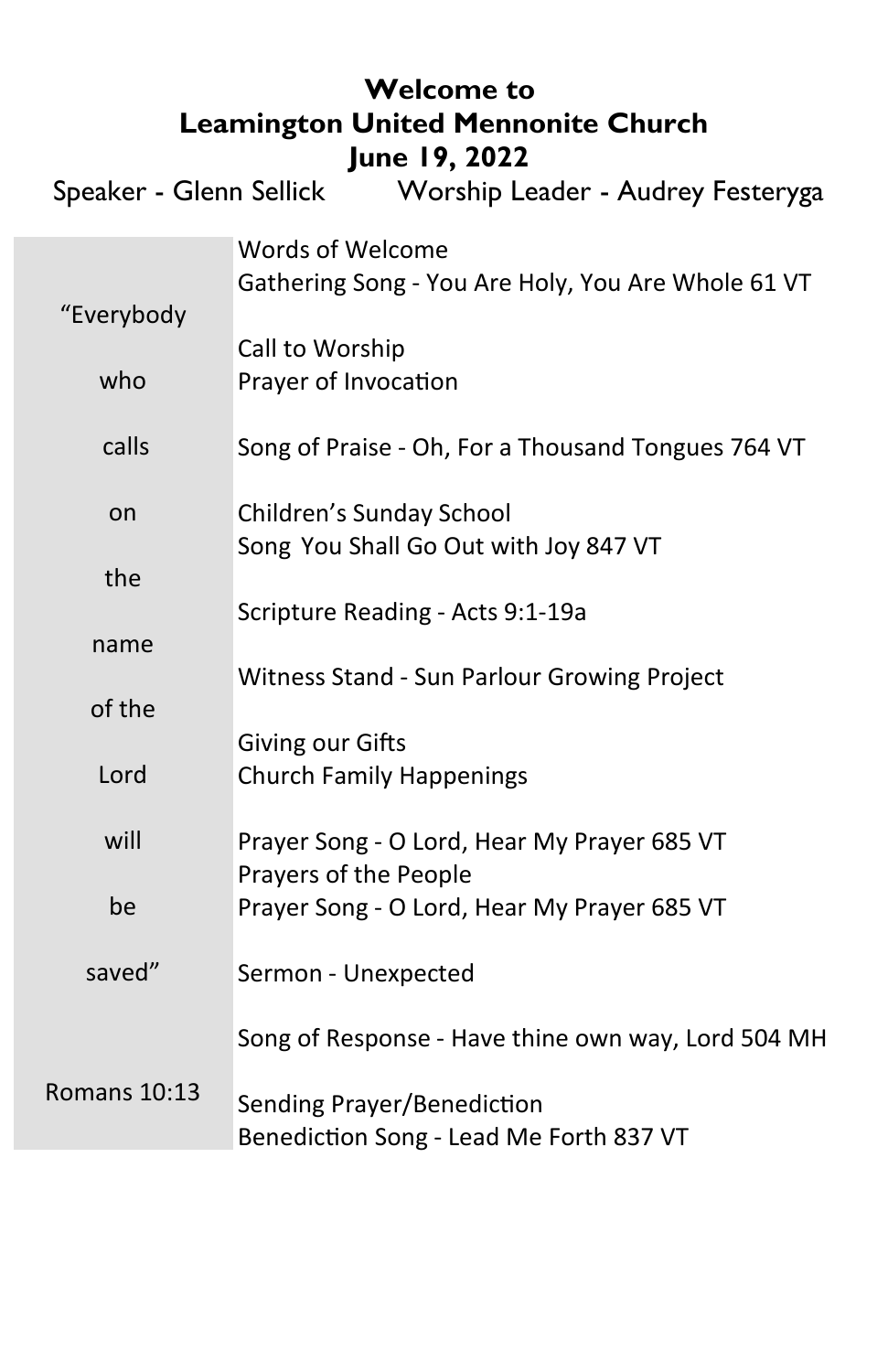## MISSION PARTNERS

#### **Leamington Mennonite Home**

The Leamington Mennonite Home Board of Management is inviting you to participate in the LMH Seniors Housing and Services Planning Survey. Hard copies will be available on the table at the LUMC entrance June 13th. Once completed, they can be returned to LMH or LUMC. The deadline for completion is June 27th.

## **UMEI**

UMEI summer camps are back! We are thrilled to offer two different camps this summer for Grades 5-8: **Musical Theatre Summer Intensive** (Monday, July 4 – Friday, July 8) and **UMEI Robotics Intensive** (Monday, August 8 to Friday, August 12). For more information about camps, or to register, please go to our website at: https://umei.ca/camps/

## CHURCH COUNCIL

## **Mennonite Church of Canada**

Gathering 2022 "We Declare"

Gathering in Edmonton and online from July 29 - August 1 We invite you to attend virtually at a cost of \$150. LUMC has budgeted for up to 8 people to attend. Please let Marlene at the office know if you have registered.

# TRANSITION TEAM

As our church prepares to say farewell with blessings to Pastor Mike Williamson, a plan has been developed through our Spiritual Council to lead LUMC forward during this time of transition. A Transition Team consisting of Pastor David Dyck, Ed Brown, Victor Winter, Linda Tiessen, and Erwin Tiessen has been created to oversee our worship services and pastoral ministry. Pastor David Dyck will coordinate this Transition Team as they give leadership to special worship services such as communion, baptism, and funerals. When Pastor David is on vacation, Ed Brown will serve as Point Person to inform other members of the Team in the event of a funeral or other urgent pastoral concerns. This Transition Team will provide pastoral leadership until an interim pastor is found. Please continue to contact the church office at 519-326-2727 for any special prayer or visitation requests. In the event of an emergency Pastor David can be reached at 226-346-6774 and when he is on vacation, Ed Brown at 519-326-0257 or 519-329-3915. **June 20-26: Ed Brown will be the Point Person**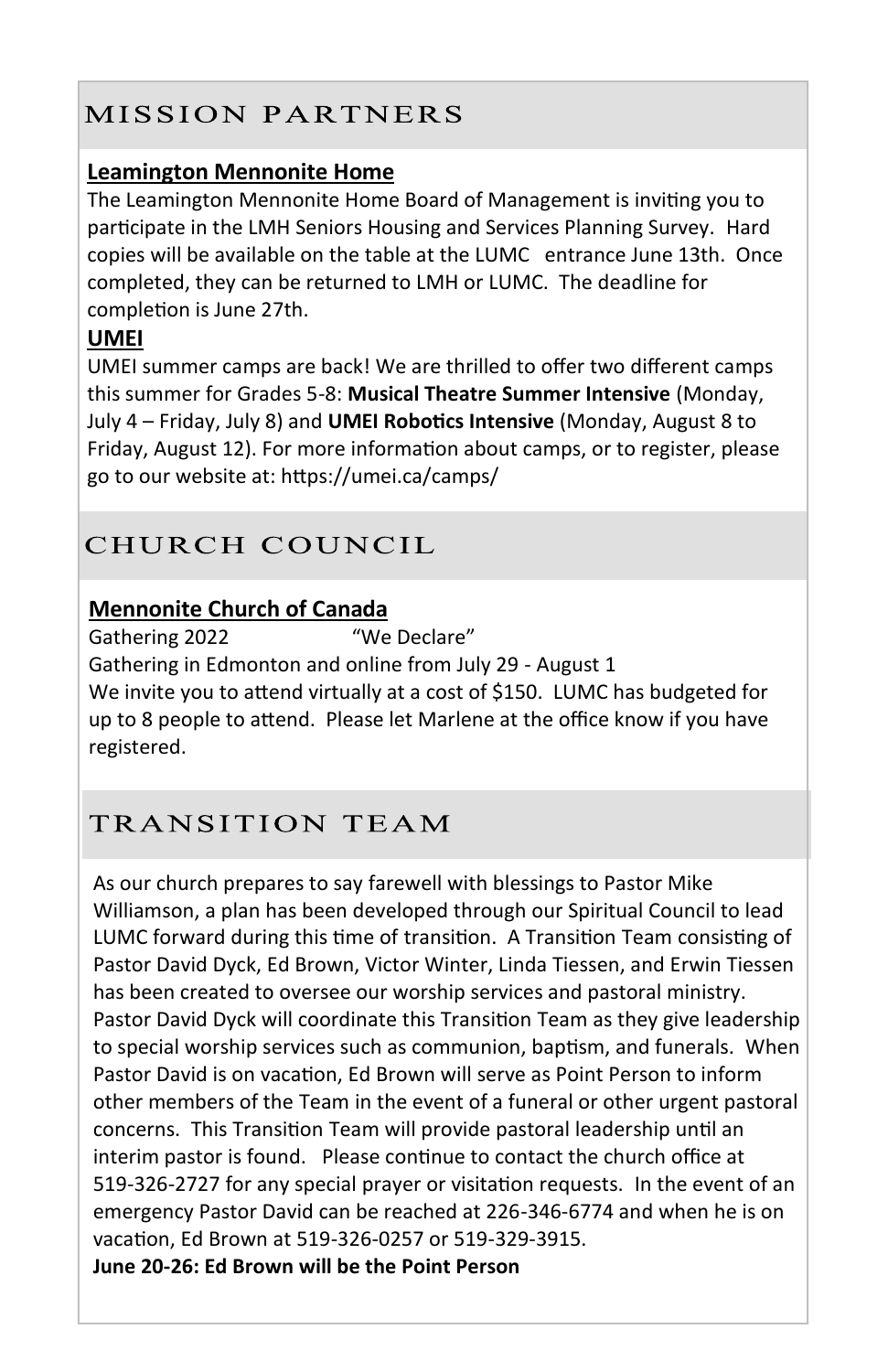# SUNDAY SCHOOL & YOUTH

This week in the Sunday School wing we will be wrapping up our formal Sunday School programming for the year with the **Sunday School picnic**! This is an extended time of fun, food, and fellowship for our Sunday School children and their families! All children Age 3 - Gr. 8 are welcome to attend! We will head over to Queen Elizabeth school during the service and the families can join there for a provided lunch after the service! We hope to see you there!

Please note that next week's service will mark the beginning of our **summer programming**. Check your e-mails and the Sunday School Facebook page for more details!

#### **Monday, June 20th (7:00pm-9:00pm): Sr. Youth Misc. Games Night (at LUMC)**

- Come relieve some exam-week stress with fun games and great fellowship! In our group devotional time, we will be learning the S.O.A.P. Bible study strategy together!

#### **Thursday, June 23rd (6:30pm-8:00pm): Jr. Youth Capture the Flag Night (at Mykayla's House)**

- Join us for a couple high-energy rounds of capture the flag and our first bonfire of the season! In our group devotional time will be continuing our video series on Jesus and the Early Church with a reflection on Paul's journey!

#### **Vacation Bible School**

Calling all surfer dudes and dudettes!

Would you like to spend a whole week this summer at a huge **BEACH PARTY**  complete with surfing lessons, great beach music, beachcombing adventures, and so much more?

Sign up for our Vacation Bible School (happening July 11th-15th) and you will be promised an incredible week of fun in the Son as we surf through the Scriptures and develop new Beach Be-Attitudes! To register your surfer, e-mail sundayschool@lumc.ca

If you are looking to get involved or help out with our VBS program this summer, please e-mail sundayschool@lumc.ca